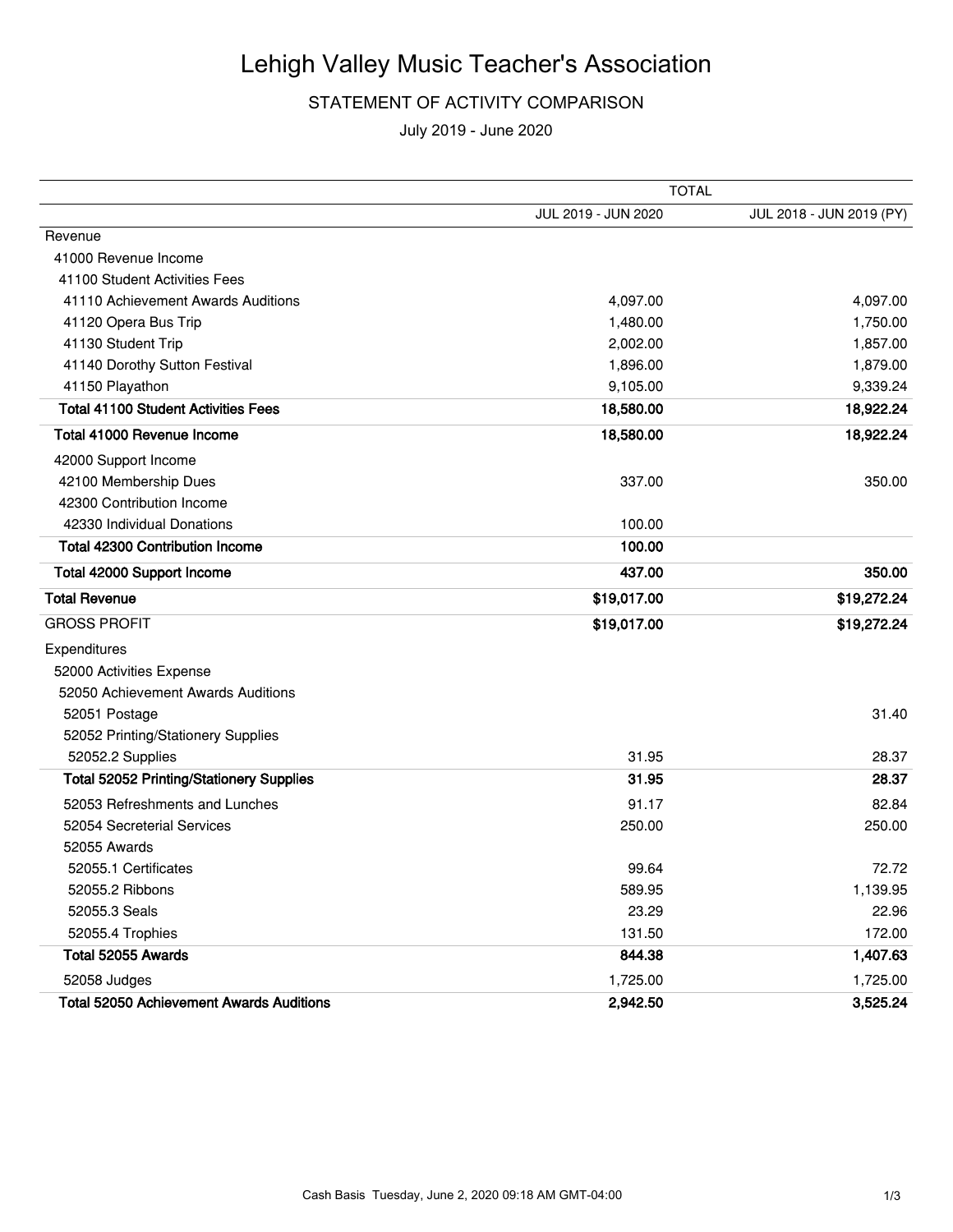#### STATEMENT OF ACTIVITY COMPARISON

|                                               | <b>TOTAL</b>        |                          |  |  |
|-----------------------------------------------|---------------------|--------------------------|--|--|
|                                               | JUL 2019 - JUN 2020 | JUL 2018 - JUN 2019 (PY) |  |  |
| 52060 Playathon                               |                     |                          |  |  |
| 52060.1 Advertising                           | 448.00              | 448.00                   |  |  |
| 52065 Equipment Rent                          | 106.00              | 125.00                   |  |  |
| 52066 Gift Certificates-Disbursement          | 175.00              | 175.00                   |  |  |
| 52067 Honorarium                              |                     | 300.00                   |  |  |
| Total 52060 Playathon                         | 729.00              | 1,048.00                 |  |  |
| 52070 Dorothy Sutton Perf. Festival           |                     |                          |  |  |
| 52073 Refreshments and Lunches                | 55.97               | 88.49                    |  |  |
| 52074 Secreterial Services                    | 200.00              | 200.00                   |  |  |
| 52075 Awards                                  |                     |                          |  |  |
| 52075.2 Ribbons                               | 88.82               | 119.50                   |  |  |
| Total 52075 Awards                            | 88.82               | 119.50                   |  |  |
| 52078 Judges                                  | 925.00              | 925.00                   |  |  |
| 52079 State Fees                              | 228.00              | 236.00                   |  |  |
| Total 52070 Dorothy Sutton Perf. Festival     | 1,497.79            | 1,568.99                 |  |  |
| 52100 Student Activities Expense              |                     |                          |  |  |
| 52115 Opera Expenses                          |                     | 320.00                   |  |  |
| 52116 Student Symphony Trip                   | 2,052.00            | 1,835.00                 |  |  |
| 52130 Bus Expenses                            |                     |                          |  |  |
| 52131 Bus Rental                              | 2,406.00            | 2,319.00                 |  |  |
| 52132 Driver Tip                              | 200.00              | 200.00                   |  |  |
| Total 52130 Bus Expenses                      | 2,606.00            | 2,519.00                 |  |  |
| 52160 Scholarships (LVMTA)                    |                     |                          |  |  |
| 52161 Judges for Scholarships                 | 400.00              | 400.00                   |  |  |
| 52165 Distributions                           |                     |                          |  |  |
| 52166 Student Scholarships/Grants             | 2,000.00            | 2,000.00                 |  |  |
| 52168 Summer Camp Scholarships                |                     | 315.00                   |  |  |
| <b>Total 52165 Distributions</b>              | 2,000.00            | 2,315.00                 |  |  |
| Total 52160 Scholarships (LVMTA)              | 2,400.00            | 2,715.00                 |  |  |
| <b>Total 52100 Student Activities Expense</b> | 7,058.00            | 7,389.00                 |  |  |
| 52200 Teacher's Activities Expense            |                     |                          |  |  |
| 52210 Bldg. Room Rental                       |                     | 1,000.00                 |  |  |
| 52230 Guests/Speakers                         | 300.00              | 600.00                   |  |  |
| 52230.2 Hotel Expenses                        |                     | 50.00                    |  |  |
| Total 52230 Guests/Speakers                   | 300.00              | 650.00                   |  |  |
| Total 52200 Teacher's Activities Expense      | 300.00              | 1,650.00                 |  |  |
| <b>Total 52000 Activities Expense</b>         | 12,527.29           | 15,181.23                |  |  |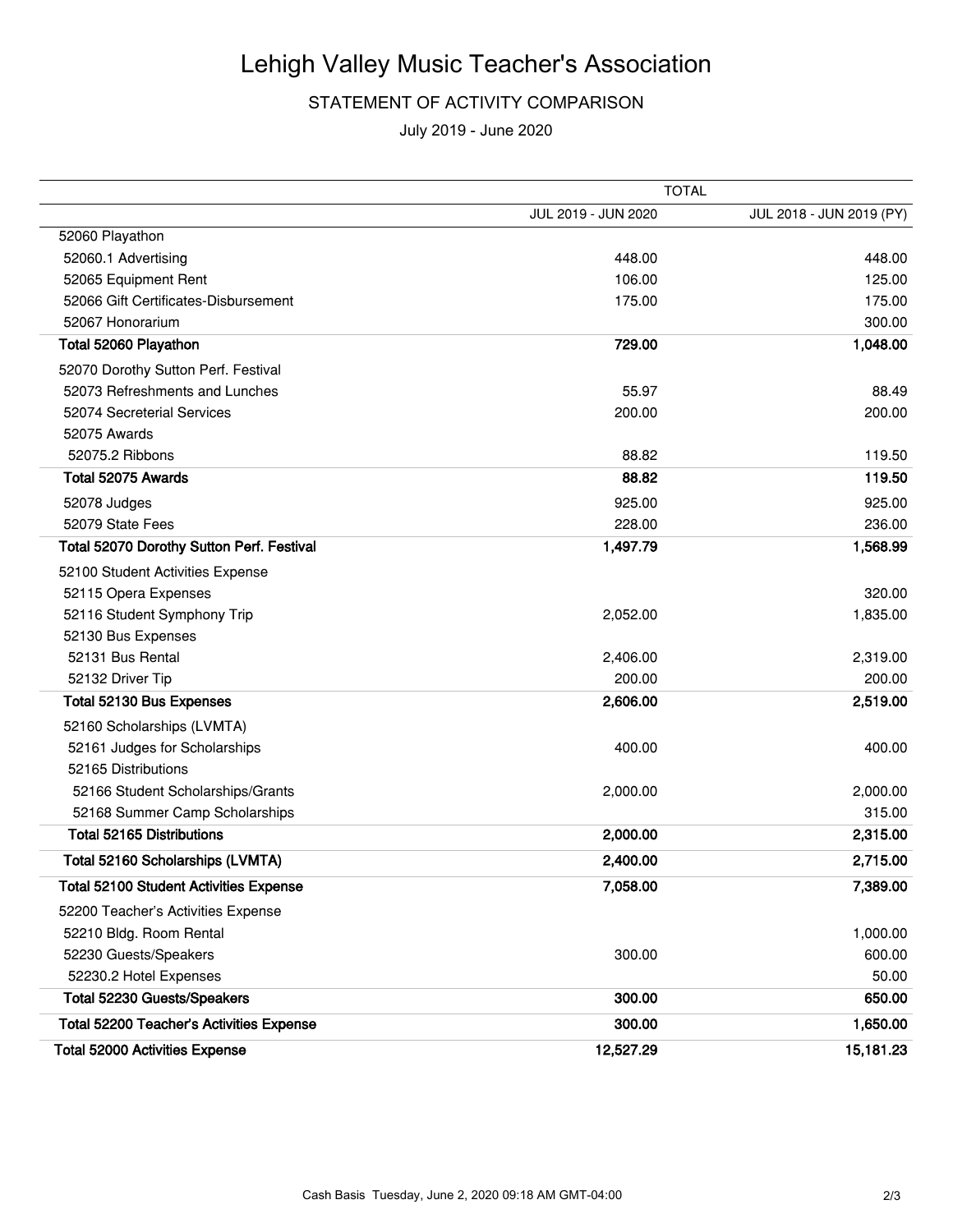#### STATEMENT OF ACTIVITY COMPARISON

|                                            | <b>TOTAL</b>        |                          |  |  |
|--------------------------------------------|---------------------|--------------------------|--|--|
|                                            | JUL 2019 - JUN 2020 | JUL 2018 - JUN 2019 (PY) |  |  |
| 53000 Marketing Expense                    |                     |                          |  |  |
| 53100 Advertising & Promotion              |                     | 131.15                   |  |  |
| 53100.1 Newspapers                         | 75.00               |                          |  |  |
| 53100.2 Local & Nat. Programs              |                     | 75.00                    |  |  |
| Total 53100 Advertising & Promotion        | 75.00               | 206.15                   |  |  |
| 53150 Web Site/Computer                    | 107.93              | 113.93                   |  |  |
| 53200 Mktg. Postage & Delivery             | 24.75               | 16.50                    |  |  |
| 53300 Printing & Reproduction              |                     |                          |  |  |
| 53300.3 Stationery                         |                     | 10.00                    |  |  |
| Total 53300 Printing & Reproduction        |                     | 10.00                    |  |  |
| 53500 Newsletter                           | 100.00              | 100.00                   |  |  |
| <b>Total 53000 Marketing Expense</b>       | 307.68              | 446.58                   |  |  |
| 55000 General & Admin. Expense             |                     |                          |  |  |
| 55100 Office Expense                       |                     |                          |  |  |
| 55140 Office Supplies                      |                     | 52.83                    |  |  |
| Total 55100 Office Expense                 |                     | 52.83                    |  |  |
| 55200 Gen. Postage & Delivery              |                     | 50.00                    |  |  |
| 55700 Professional Fees                    |                     |                          |  |  |
| 55710 Accounting                           |                     | 271.25                   |  |  |
| 55710.1 Bookkeeping Expenses               | 243.25              | 572.40                   |  |  |
| <b>Total 55710 Accounting</b>              | 243.25              | 843.65                   |  |  |
| <b>Total 55700 Professional Fees</b>       | 243.25              | 843.65                   |  |  |
| 55900 Other General & Admin. Expense       |                     |                          |  |  |
| 55910 Honorarium/Gifts                     |                     | 90.68                    |  |  |
| Total 55900 Other General & Admin. Expense |                     | 90.68                    |  |  |
| Total 55000 General & Admin. Expense       | 243.25              | 1,037.16                 |  |  |
| <b>Total Expenditures</b>                  | \$13,078.22         | \$16,664.97              |  |  |
| NET OPERATING REVENUE                      | \$5,938.78          | \$2,607.27               |  |  |
| Other Revenue                              |                     |                          |  |  |
| 61000 Other Income                         |                     |                          |  |  |
| 61100 Interest Income                      | 53.20               | 58.67                    |  |  |
| Total 61000 Other Income                   | 53.20               | 58.67                    |  |  |
| <b>Total Other Revenue</b>                 | \$53.20             | \$58.67                  |  |  |
| NET OTHER REVENUE                          | \$53.20             | \$58.67                  |  |  |
| <b>NET REVENUE</b>                         | \$5,991.98          | \$2,665.94               |  |  |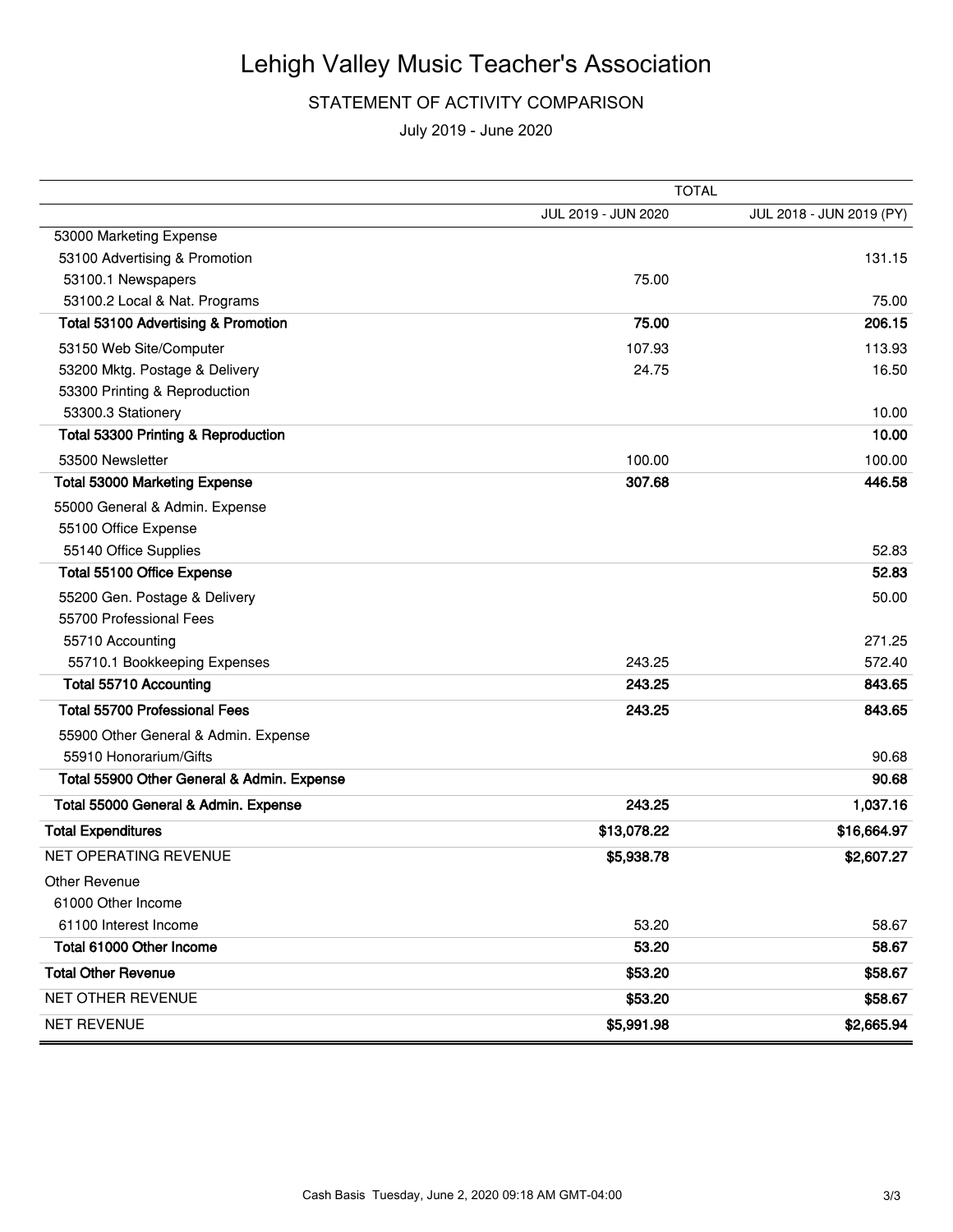### BUDGET VS. ACTUALS: BUDGET 2019 2020 - FY20 P&L

|                                                 | <b>TOTAL</b>  |               |             |             |
|-------------------------------------------------|---------------|---------------|-------------|-------------|
|                                                 | <b>ACTUAL</b> | <b>BUDGET</b> | OVER BUDGET | % OF BUDGET |
| Revenue                                         |               |               |             |             |
| 41000 Revenue Income                            |               |               |             |             |
| 41100 Student Activities Fees                   |               |               |             |             |
| 41110 Achievement Awards Auditions              | 4,097.00      | 3,900.00      | 197.00      | 105.05%     |
| 41120 Opera Bus Trip                            | 1,480.00      | 1,500.00      | $-20.00$    | 98.67%      |
| 41130 Student Trip                              | 2,002.00      | 3,300.00      | $-1,298.00$ | 60.67%      |
| 41140 Dorothy Sutton Festival                   | 1,896.00      |               | 1,896.00    |             |
| 41141 DSPF - Local                              |               | 1,900.00      | $-1,900.00$ |             |
| <b>Total 41140 Dorothy Sutton Festival</b>      | 1,896.00      | 1,900.00      | $-4.00$     | 99.79%      |
| 41150 Playathon                                 | 9,105.00      | 7,200.00      | 1,905.00    | 126.46%     |
| <b>Total 41100 Student Activities Fees</b>      | 18,580.00     | 17,800.00     | 780.00      | 104.38%     |
| Total 41000 Revenue Income                      | 18,580.00     | 17,800.00     | 780.00      | 104.38%     |
| 42000 Support Income                            |               |               |             |             |
| 42100 Membership Dues                           | 337.00        | 600.00        | $-263.00$   | 56.17%      |
| 42300 Contribution Income                       |               |               |             |             |
| 42330 Individual Donations                      | 100.00        |               | 100.00      |             |
| <b>Total 42300 Contribution Income</b>          | 100.00        |               | 100.00      |             |
| Total 42000 Support Income                      | 437.00        | 600.00        | $-163.00$   | 72.83%      |
| <b>Total Revenue</b>                            | \$19,017.00   | \$18,400.00   | \$617.00    | 103.35%     |
| <b>GROSS PROFIT</b>                             | \$19,017.00   | \$18,400.00   | \$617.00    | 103.35%     |
| Expenditures                                    |               |               |             |             |
| 52000 Activities Expense                        |               |               |             |             |
| 52050 Achievement Awards Auditions              |               |               |             |             |
| 52051 Postage                                   |               | 25.00         | $-25.00$    |             |
| 52052 Printing/Stationery Supplies              |               |               |             |             |
| 52052.1 Photocopies                             |               | 120.00        | $-120.00$   |             |
| 52052.2 Supplies                                | 31.95         | 25.00         | 6.95        | 127.80%     |
| 52052.3 Stationery                              |               | 100.00        | $-100.00$   |             |
| <b>Total 52052 Printing/Stationery Supplies</b> | 31.95         | 245.00        | $-213.05$   | 13.04 %     |
| 52053 Refreshments and Lunches                  | 91.17         | 100.00        | $-8.83$     | 91.17%      |
| 52054 Secreterial Services                      | 250.00        | 300.00        | $-50.00$    | 83.33 %     |
| 52055 Awards                                    |               |               |             |             |
| 52055.1 Certificates                            | 99.64         | 100.00        | $-0.36$     | 99.64 %     |
| 52055.2 Ribbons                                 | 589.95        | 1,100.00      | $-510.05$   | 53.63%      |
| 52055.3 Seals                                   | 23.29         | 40.00         | $-16.71$    | 58.23%      |
| 52055.4 Trophies                                | 131.50        | 225.00        | $-93.50$    | 58.44 %     |
| Total 52055 Awards                              | 844.38        | 1,465.00      | $-620.62$   | 57.64%      |
| 52058 Judges                                    | 1,725.00      | 2,200.00      | $-475.00$   | 78.41 %     |
| <b>Total 52050 Achievement Awards Auditions</b> | 2,942.50      | 4,335.00      | $-1,392.50$ | 67.88%      |
| 52060 Playathon                                 |               |               |             |             |
| 52060.1 Advertising                             | 448.00        | 500.00        | $-52.00$    | 89.60%      |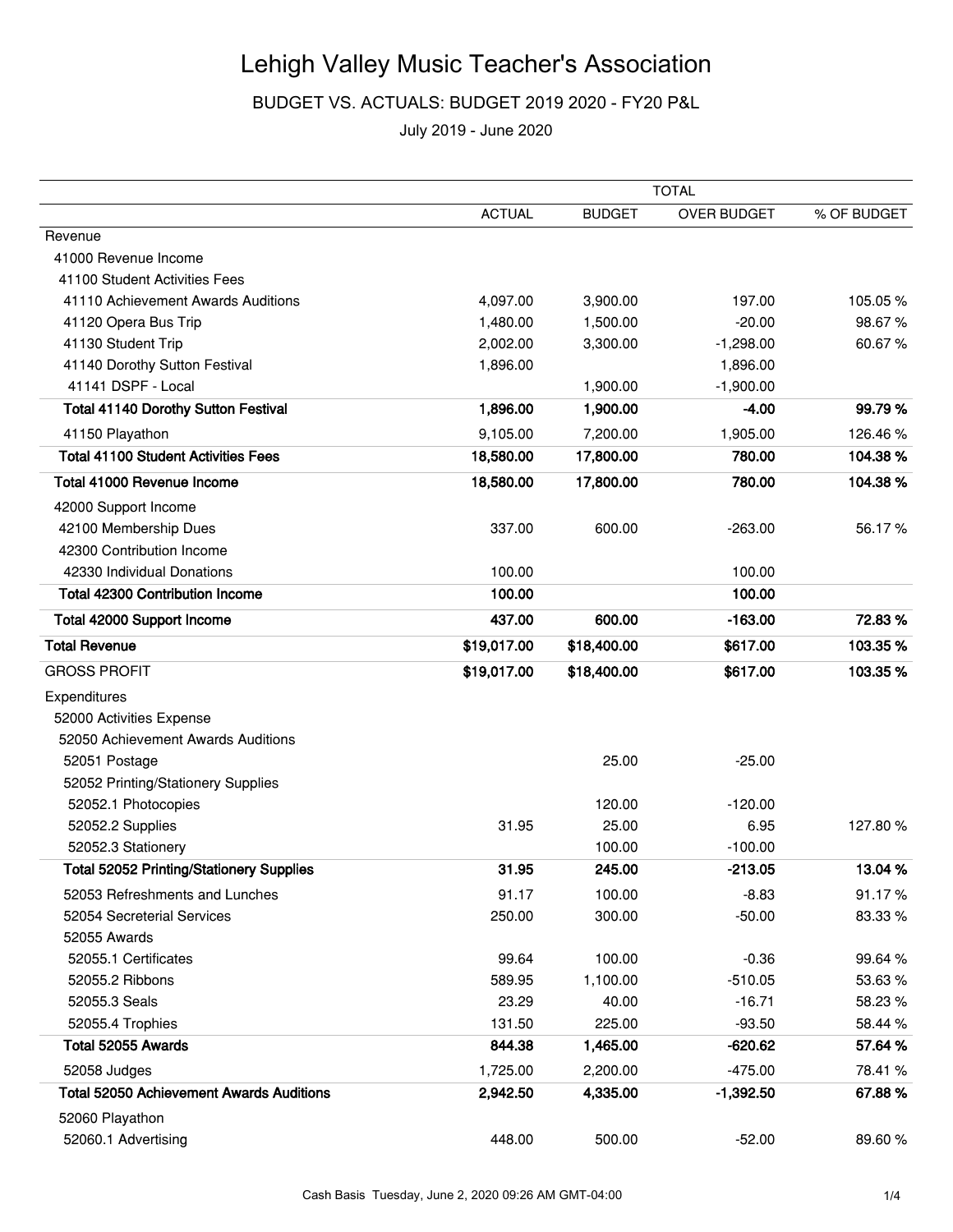BUDGET VS. ACTUALS: BUDGET 2019 2020 - FY20 P&L

|                                                 | <b>TOTAL</b>  |               |                    |             |
|-------------------------------------------------|---------------|---------------|--------------------|-------------|
|                                                 | <b>ACTUAL</b> | <b>BUDGET</b> | <b>OVER BUDGET</b> | % OF BUDGET |
| 52061 Postage                                   |               | 9.00          | $-9.00$            |             |
| 52062 Printing/Stationery Supplies              |               |               |                    |             |
| 52062.1 Photocopies                             |               | 60.00         | $-60.00$           |             |
| 52062.2 Supplies                                |               | 15.00         | $-15.00$           |             |
| 52062.3 Stationery                              |               | 20.00         | $-20.00$           |             |
| <b>Total 52062 Printing/Stationery Supplies</b> |               | 95.00         | $-95.00$           |             |
| 52063 Refreshments                              |               | 20.00         | $-20.00$           |             |
| 52065 Equipment Rent                            | 106.00        | 150.00        | $-44.00$           | 70.67%      |
| 52066 Gift Certificates-Disbursement            | 175.00        | 230.00        | $-55.00$           | 76.09%      |
| 52067 Honorarium                                |               | 300.00        | $-300.00$          |             |
| Total 52060 Playathon                           | 729.00        | 1,304.00      | $-575.00$          | 55.90 %     |
| 52070 Dorothy Sutton Perf. Festival             |               |               |                    |             |
| 52072 Printing/Stationery Supplies              |               |               |                    |             |
| 52072.2 Supplies                                |               | 40.00         | $-40.00$           |             |
| 52072.3 Stationery                              |               | 20.00         | $-20.00$           |             |
| <b>Total 52072 Printing/Stationery Supplies</b> |               | 60.00         | $-60.00$           |             |
| 52073 Refreshments and Lunches                  | 55.97         | 70.00         | $-14.03$           | 79.96 %     |
| 52074 Secreterial Services                      | 200.00        | 225.00        | $-25.00$           | 88.89%      |
| 52075 Awards                                    |               |               |                    |             |
| 52075.2 Ribbons                                 | 88.82         | 150.00        | $-61.18$           | 59.21 %     |
| 52075.3 Medals/Seals                            |               | 350.00        | $-350.00$          |             |
| Total 52075 Awards                              | 88.82         | 500.00        | $-411.18$          | 17.76%      |
| 52078 Judges                                    | 925.00        | 900.00        | 25.00              | 102.78%     |
| 52079 State Fees                                | 228.00        | 300.00        | $-72.00$           | 76.00%      |
| Total 52070 Dorothy Sutton Perf. Festival       | 1,497.79      | 2,055.00      | $-557.21$          | 72.89%      |
| 52080 MusikFest Programs                        |               |               |                    |             |
| 52082 Printing/Stationery Supplies              |               |               |                    |             |
| 52082.2 Supplies                                |               | 50.00         | $-50.00$           |             |
| <b>Total 52082 Printing/Stationery Supplies</b> |               | 50.00         | $-50.00$           |             |
| Total 52080 MusikFest Programs                  |               | 50.00         | $-50.00$           |             |
| 52100 Student Activities Expense                |               |               |                    |             |
| 52090 Student Recitals                          |               |               |                    |             |
| 52092 Program Printing                          |               | 20.00         | $-20.00$           |             |
| 52093 Room Rental                               |               | 95.00         | $-95.00$           |             |
| <b>Total 52090 Student Recitals</b>             |               | 115.00        | $-115.00$          |             |
| 52115 Opera Expenses                            |               | 350.00        | $-350.00$          |             |
| 52116 Student Symphony Trip                     | 2,052.00      |               | 2,052.00           |             |
| 52130 Bus Expenses                              |               |               |                    |             |
| 52131 Bus Rental                                | 2,406.00      | 2,400.00      | 6.00               | 100.25%     |
| 52132 Driver Tip                                | 200.00        | 200.00        | 0.00               | 100.00%     |
| Total 52130 Bus Expenses                        | 2,606.00      | 2,600.00      | 6.00               | 100.23%     |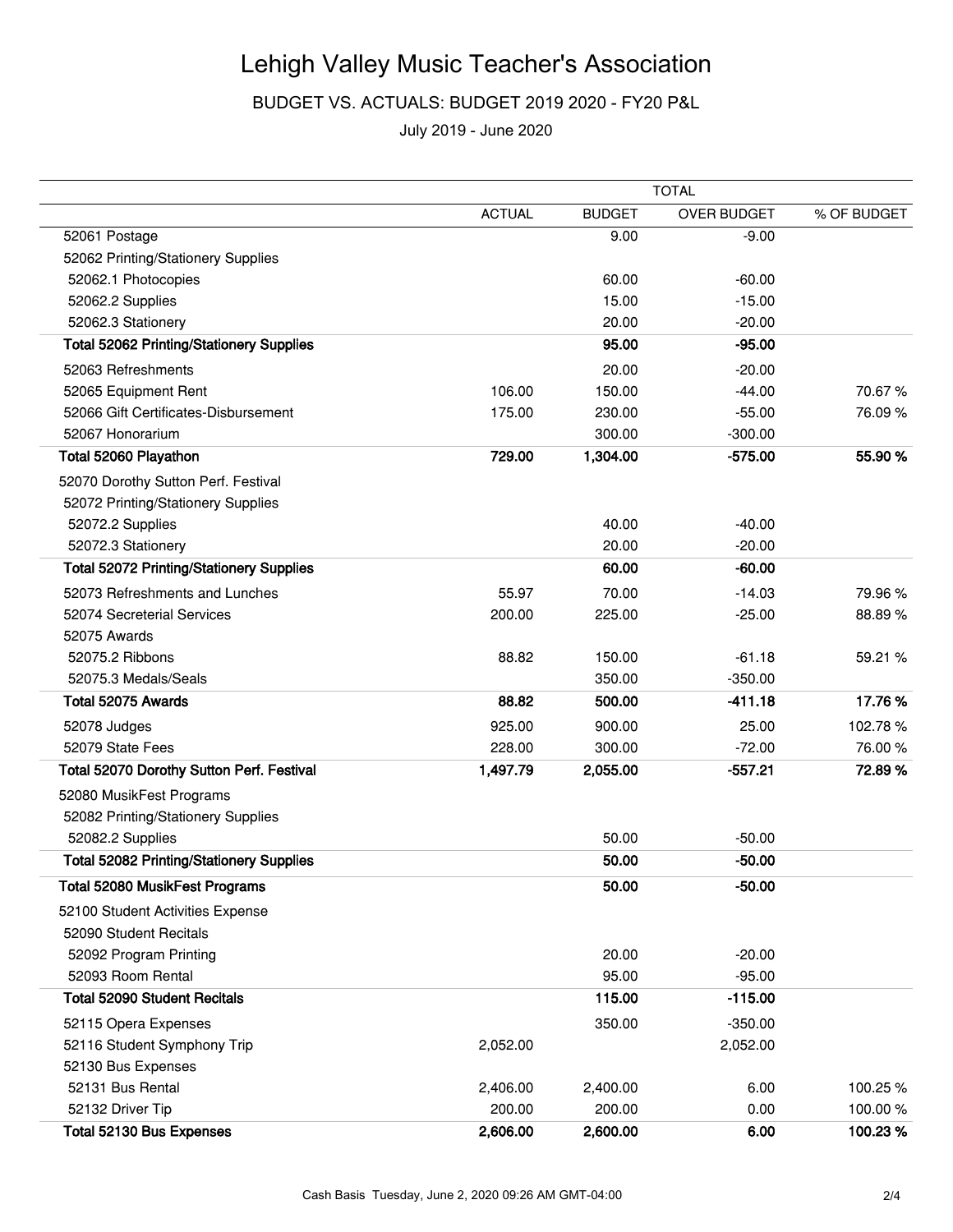BUDGET VS. ACTUALS: BUDGET 2019 2020 - FY20 P&L

July 2019 - June 2020

|                                                 | <b>TOTAL</b>  |               |                    |             |
|-------------------------------------------------|---------------|---------------|--------------------|-------------|
|                                                 | <b>ACTUAL</b> | <b>BUDGET</b> | <b>OVER BUDGET</b> | % OF BUDGET |
| 52160 Scholarships (LVMTA)                      |               |               |                    |             |
| 52161 Judges for Scholarships                   | 400.00        | 600.00        | $-200.00$          | 66.67%      |
| 52165 Distributions                             |               |               |                    |             |
| 52166 Student Scholarships/Grants               | 2,000.00      | 4,500.00      | $-2,500.00$        | 44.44 %     |
| 52167 MTNA Scholarship Fund                     |               | 2,250.00      | $-2,250.00$        |             |
| 52168 Summer Camp Scholarships                  |               | 1,750.00      | $-1,750.00$        |             |
| <b>Total 52165 Distributions</b>                | 2,000.00      | 8,500.00      | $-6,500.00$        | 23.53%      |
| Total 52160 Scholarships (LVMTA)                | 2,400.00      | 9,100.00      | $-6,700.00$        | 26.37%      |
| <b>Total 52100 Student Activities Expense</b>   | 7,058.00      | 12,165.00     | $-5,107.00$        | 58.02%      |
| 52200 Teacher's Activities Expense              |               |               |                    |             |
| 52210 Bldg. Room Rental                         |               | 1,000.00      | $-1,000.00$        |             |
| 52230 Guests/Speakers                           | 300.00        | 600.00        | $-300.00$          | 50.00 %     |
| 52230.1 Travel Expenses                         |               | 200.00        | $-200.00$          |             |
| 52230.2 Hotel Expenses                          |               | 300.00        | $-300.00$          |             |
| 52230.3 Meals                                   |               | 100.00        | $-100.00$          |             |
| Total 52230 Guests/Speakers                     | 300.00        | 1,200.00      | $-900.00$          | 25.00 %     |
| 52240 Guest Performers                          |               | 300.00        | $-300.00$          |             |
| 52260 Awards/Gifts                              |               |               |                    |             |
| 52262 Memorials/Charitable Gifts                |               | 200.00        | $-200.00$          |             |
| 52263 Teacher Awards & Honors                   |               | 150.00        | $-150.00$          |             |
| Total 52260 Awards/Gifts                        |               | 350.00        | $-350.00$          |             |
| 52270 Refreshments/Meals                        |               | 100.00        | $-100.00$          |             |
| 52280 Supplies                                  |               | 25.00         | $-25.00$           |             |
| 52290 Other Teacher Activity Exp.               |               | 25.00         | $-25.00$           |             |
| <b>Total 52200 Teacher's Activities Expense</b> | 300.00        | 3,000.00      | $-2,700.00$        | 10.00%      |
| <b>Total 52000 Activities Expense</b>           | 12,527.29     | 22,909.00     | $-10,381.71$       | 54.68%      |
| 53000 Marketing Expense                         |               |               |                    |             |
| 53100 Advertising & Promotion                   |               |               |                    |             |
| 53100.1 Newspapers                              | 75.00         | 75.00         | 0.00               | 100.00%     |
| 53100.2 Local & Nat. Programs                   |               | 200.00        | $-200.00$          |             |
| 53100.3 Local & Nat. Magazines                  |               | 300.00        | $-300.00$          |             |
| Total 53100 Advertising & Promotion             | 75.00         | 575.00        | $-500.00$          | 13.04 %     |
| 53150 Web Site/Computer                         | 107.93        | 165.00        | $-57.07$           | 65.41 %     |
| 53200 Mktg. Postage & Delivery                  | 24.75         |               | 24.75              |             |
| 53300 Printing & Reproduction                   |               |               |                    |             |
| 53300.1 Photocopies                             |               | 40.00         | $-40.00$           |             |
| 53300.3 Stationery                              |               | 30.00         | $-30.00$           |             |
| <b>Total 53300 Printing &amp; Reproduction</b>  |               | 70.00         | $-70.00$           |             |
| 53500 Newsletter                                | 100.00        | 100.00        | 0.00               | 100.00%     |
| <b>Total 53000 Marketing Expense</b>            | 307.68        | 910.00        | $-602.32$          | 33.81%      |
|                                                 |               |               |                    |             |

55000 General & Admin. Expense